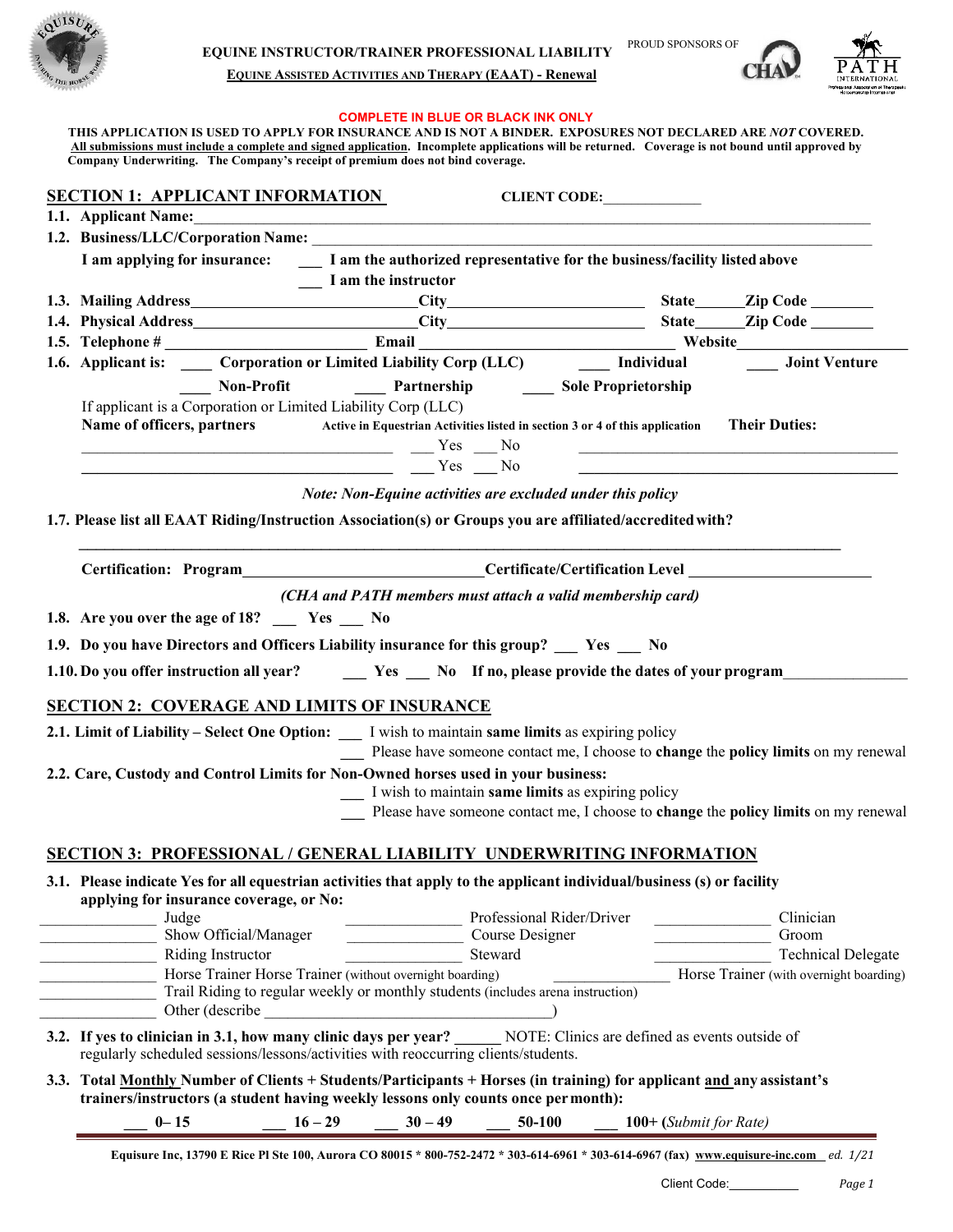

**CHA** 



|                                        |                                                                                | Equine Assisted Activities (EAA)                                                                                                                                                                                                                                                                                                                                                                                                         |                              |  |                     | Equine Assisted Learning (EAL)         |  |  |
|----------------------------------------|--------------------------------------------------------------------------------|------------------------------------------------------------------------------------------------------------------------------------------------------------------------------------------------------------------------------------------------------------------------------------------------------------------------------------------------------------------------------------------------------------------------------------------|------------------------------|--|---------------------|----------------------------------------|--|--|
|                                        | Interactive Vaulting                                                           |                                                                                                                                                                                                                                                                                                                                                                                                                                          |                              |  | Therapeutic Driving |                                        |  |  |
|                                        | Therapeutic Riding                                                             |                                                                                                                                                                                                                                                                                                                                                                                                                                          |                              |  |                     | Equine Facilitated Learning            |  |  |
|                                        | Therapeutic Services including Developing Equestrian Skills                    |                                                                                                                                                                                                                                                                                                                                                                                                                                          |                              |  |                     |                                        |  |  |
|                                        |                                                                                | Other Contract of the Contract of the Contract of the Contract of the Contract of the Contract of the Contract of the Contract of the Contract of the Contract of the Contract of the Contract of the Contract of the Contract                                                                                                                                                                                                           |                              |  |                     |                                        |  |  |
|                                        |                                                                                | 3.5. Indicate "Yes" for any equine assisted therapies that apply to your program.                                                                                                                                                                                                                                                                                                                                                        |                              |  |                     |                                        |  |  |
|                                        |                                                                                | Equine Assisted Therapy (EAT)                                                                                                                                                                                                                                                                                                                                                                                                            |                              |  |                     | Equine Facilitated Psychotherapy (EFP) |  |  |
|                                        | Hippotherapy                                                                   |                                                                                                                                                                                                                                                                                                                                                                                                                                          |                              |  |                     |                                        |  |  |
|                                        |                                                                                | Other Therapy                                                                                                                                                                                                                                                                                                                                                                                                                            |                              |  |                     |                                        |  |  |
|                                        | professional(s) or licensed clinical professionals.<br>licensed clinical work. | Note: No coverage is provided under the policy to which you are applying, for the professional/malpractice liability of<br>Note: No coverage is provided under the policy to which you are applying, for the transportation of participants or<br>volunteers. No auto liability is provided by this policy.<br>3.6. Total Gross Annual Receipts (GAR) including Donations (before expenses) for all equestrian exposures, including EAAT |                              |  |                     |                                        |  |  |
| listed in 3.1.                         |                                                                                | Activities and Traditional Instruction/Training listed in question #1 above. Please exclude boarding receipts & anything not                                                                                                                                                                                                                                                                                                             |                              |  |                     |                                        |  |  |
|                                        |                                                                                | $\frac{\$0-\$50,000}{\$}$ $\frac{\$50,001 - \$100,000}{\$}$ $\frac{\$100,001 - \$150,000}{\$}$                                                                                                                                                                                                                                                                                                                                           |                              |  |                     |                                        |  |  |
|                                        |                                                                                |                                                                                                                                                                                                                                                                                                                                                                                                                                          |                              |  |                     |                                        |  |  |
|                                        |                                                                                | $\frac{\text{150,001-S200,000}}{\text{150,001-S200,000}}$ \$200,001+<br>Alust provide actual GAR if over \$200,001}<br>3.7. The equine activities declared on this application are provided by:                                                                                                                                                                                                                                          |                              |  |                     |                                        |  |  |
| Applicant Only<br>a.<br>$\mathbf{b}$ . | If Yes, list names and addresses below                                         | 3.8. Do you use Assistants and/or Staff to help with any of your equestrian activities? __ Yes _ No                                                                                                                                                                                                                                                                                                                                      |                              |  |                     |                                        |  |  |
|                                        |                                                                                | 3.9. Do you use Volunteers and/or Working Students for any of your Equine Activities? Yes No<br>IF Yes, how many volunteers and/or working students on average per month?<br>$-$ 1-6 $-$ 7-12 $-$ 13-18 $-$ 19-24 $-$ 25-50 $-$ 50+                                                                                                                                                                                                      |                              |  |                     |                                        |  |  |
|                                        | applicant is excluded.                                                         | 3.10. Do volunteers or working students receive any remuneration for their services to you? __ Yes __ No If yes, explain<br>Please Note: Injury to an employee/assistant(s), working students or volunteer(s) while acting on behalf of the                                                                                                                                                                                              |                              |  |                     |                                        |  |  |
|                                        |                                                                                | 3.11. Do you have workers compensation insurance? Yes No<br>[Please Note: Workers' Compensation related claims are excluded from this policy. Check with your State for the<br>laws pertaining to Workers' Compensation Insurance requirements.]                                                                                                                                                                                         |                              |  |                     |                                        |  |  |
|                                        |                                                                                | 3.12. Is proper safety equipment required for use by all participants? _____ Yes _____ No                                                                                                                                                                                                                                                                                                                                                |                              |  |                     |                                        |  |  |
|                                        |                                                                                | 3.13. Boarding: _____ Yes, I am responsible for non-owned horses in my care overnight.                                                                                                                                                                                                                                                                                                                                                   |                              |  |                     |                                        |  |  |
| a.                                     |                                                                                | No, I am not responsible for non-owned horses in my care overnight.<br>If Yes, Average # of Non-owned horses boarded monthly: __ 1 -15 __ 16 - 25 __ 26-35 __ 36-45                                                                                                                                                                                                                                                                      | $-$ 46-55 $-$ 56-99 $-$ 100+ |  |                     |                                        |  |  |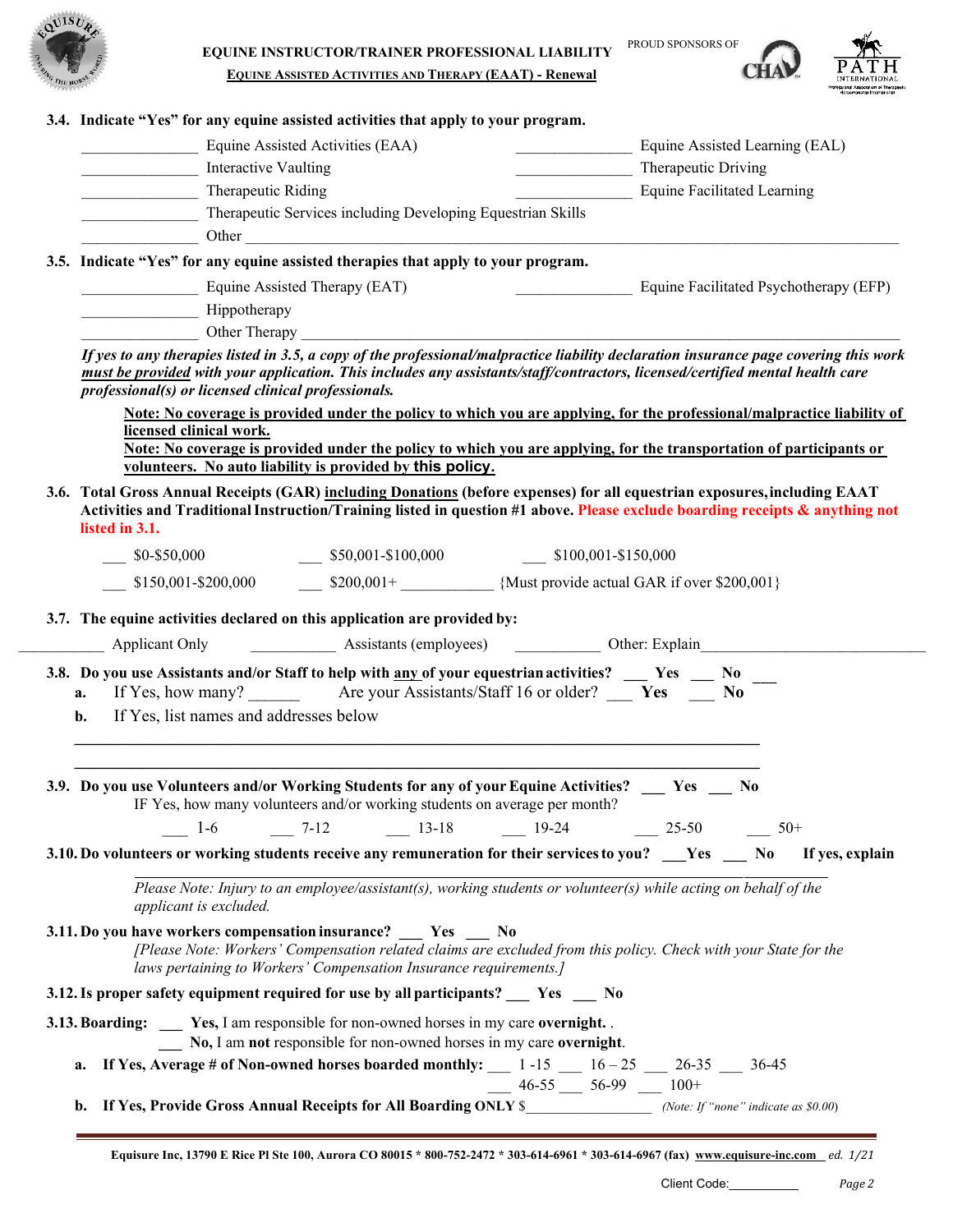



C<sup>H</sup>

| e.                    | Does applicant have other insurance for boarding? __ Yes __ No                                                                                                                                                                                                                                                                                                                                                                      |             |                                                                                                                                                                                                                                            |
|-----------------------|-------------------------------------------------------------------------------------------------------------------------------------------------------------------------------------------------------------------------------------------------------------------------------------------------------------------------------------------------------------------------------------------------------------------------------------|-------------|--------------------------------------------------------------------------------------------------------------------------------------------------------------------------------------------------------------------------------------------|
|                       |                                                                                                                                                                                                                                                                                                                                                                                                                                     |             |                                                                                                                                                                                                                                            |
| f.                    | Do you wish to include boarding coverage on this policy? __ Yes __ No                                                                                                                                                                                                                                                                                                                                                               |             |                                                                                                                                                                                                                                            |
| 3.14. Breeding Yes No |                                                                                                                                                                                                                                                                                                                                                                                                                                     |             |                                                                                                                                                                                                                                            |
|                       | a. Is applicant responsible for non-owned horse(s) during breeding? Yes No                                                                                                                                                                                                                                                                                                                                                          |             |                                                                                                                                                                                                                                            |
|                       | <b>b.</b> Gross Annual Receipts for Breeding: \$ _______________________(Note: If "none" indicate as \$0.00)                                                                                                                                                                                                                                                                                                                        |             |                                                                                                                                                                                                                                            |
|                       |                                                                                                                                                                                                                                                                                                                                                                                                                                     |             | 3.15. Any changes in applicants' operation in last 12 months? __ Yes __ No If Yes, describe) _________________                                                                                                                             |
|                       | 3.16. Does the applicant supply food, manufacture and/or repair any goods sold? __ Yes __ No                                                                                                                                                                                                                                                                                                                                        |             |                                                                                                                                                                                                                                            |
|                       | 3.17. Do you obtain a release signed by your students, boarders, student and volunteers relieving you of claims forbodily<br>injury & property damage? __ Yes _ No                                                                                                                                                                                                                                                                  |             |                                                                                                                                                                                                                                            |
| a.                    | Have you made any changes in your release since last year? Yes No                                                                                                                                                                                                                                                                                                                                                                   |             |                                                                                                                                                                                                                                            |
|                       | If yes, a copy must accompany this application.                                                                                                                                                                                                                                                                                                                                                                                     |             |                                                                                                                                                                                                                                            |
|                       | Release should release the applicant and/or the business name of the applicant from liability.                                                                                                                                                                                                                                                                                                                                      |             | <b>MANDATORY REQUIREMENT:</b> Equisure's receipt of such release/waiver form and subsequent possible issuance<br>of a policy does not mean that Equisure has evaluated such release/waiver for its legalities or validity. Note: Liability |
|                       | Note: This policy does not provide coverage for any claim made or suit brought against any 'insured person' for bodily injury or<br>'property damage' caused by or contributed to a bite by any canine owned by, or in the care or custody of any 'insured' person.                                                                                                                                                                 |             |                                                                                                                                                                                                                                            |
|                       | <b>SECTION 4: ADDITIONAL EQUINE ACTIVITIES AND LIABILITY EXPOSURES</b>                                                                                                                                                                                                                                                                                                                                                              |             |                                                                                                                                                                                                                                            |
|                       | NOTE: Coverage for selected activities requires Underwriting approval.                                                                                                                                                                                                                                                                                                                                                              |             |                                                                                                                                                                                                                                            |
|                       | 4.1. Additional equine activities (indicate Yes for all that apply or No) - Applicable supplemental questionnaire obtained<br>from Equisure must be completed in order to receive a quote. Coverage for selected activities requires Underwriting approval.                                                                                                                                                                         |             |                                                                                                                                                                                                                                            |
| Pony Rides            |                                                                                                                                                                                                                                                                                                                                                                                                                                     |             | Horse Drawn Vehicle Rides                                                                                                                                                                                                                  |
| Day Camps             |                                                                                                                                                                                                                                                                                                                                                                                                                                     | Horse Sales |                                                                                                                                                                                                                                            |
|                       | Trail Riding to client impromptu or scheduled not your regular student (short lesson or video)                                                                                                                                                                                                                                                                                                                                      |             |                                                                                                                                                                                                                                            |
|                       |                                                                                                                                                                                                                                                                                                                                                                                                                                     |             |                                                                                                                                                                                                                                            |
|                       | or you can download the supplemental application(s) from our website: www.equisure-inc.com, and forward along with this<br>application. If No, these equine activities will be excluded from coverage.)                                                                                                                                                                                                                             |             | Do you wish to obtain a quote for the above activities? __ Yes _ No (If Yes, a supplemental application is required,                                                                                                                       |
|                       | Note: This policy does not provide coverage for the above activities until properly endorsed. The above activities will be excluded from<br>the policy until receipt of supplemental application, underwriter approval, and receipt of additional premium.<br>4.2. Does applicant lease/own any ATV, Golf Cart or other off-road (non-licensed) vehicles for use in equestrian<br>activities listed on this application?   Yes   No |             |                                                                                                                                                                                                                                            |
|                       |                                                                                                                                                                                                                                                                                                                                                                                                                                     |             | If Yes, do you wish to receive a quote for Liability coverage only? [Physical damage is not available] $\Box$ Yes $\Box$ No                                                                                                                |
|                       | Explain use of the vehicles:<br>Note: If purchased liability coverage only applies during the declared equine activities.                                                                                                                                                                                                                                                                                                           |             |                                                                                                                                                                                                                                            |
|                       | NOTE: This policy does not provide coverage for any claim made or suit brought against any 'insured person' for bodily injury or<br>property damage caused by an unlicensed operator or any operator 16 years old or younger.                                                                                                                                                                                                       |             |                                                                                                                                                                                                                                            |
|                       |                                                                                                                                                                                                                                                                                                                                                                                                                                     |             |                                                                                                                                                                                                                                            |
|                       | <b>SECTION 5: INSURANCE HISTORY</b>                                                                                                                                                                                                                                                                                                                                                                                                 |             | 5.1. Has the applicant had any losses/claims within the past 3 years? __ Yes Losses/Claims __ No Losses/Claims                                                                                                                             |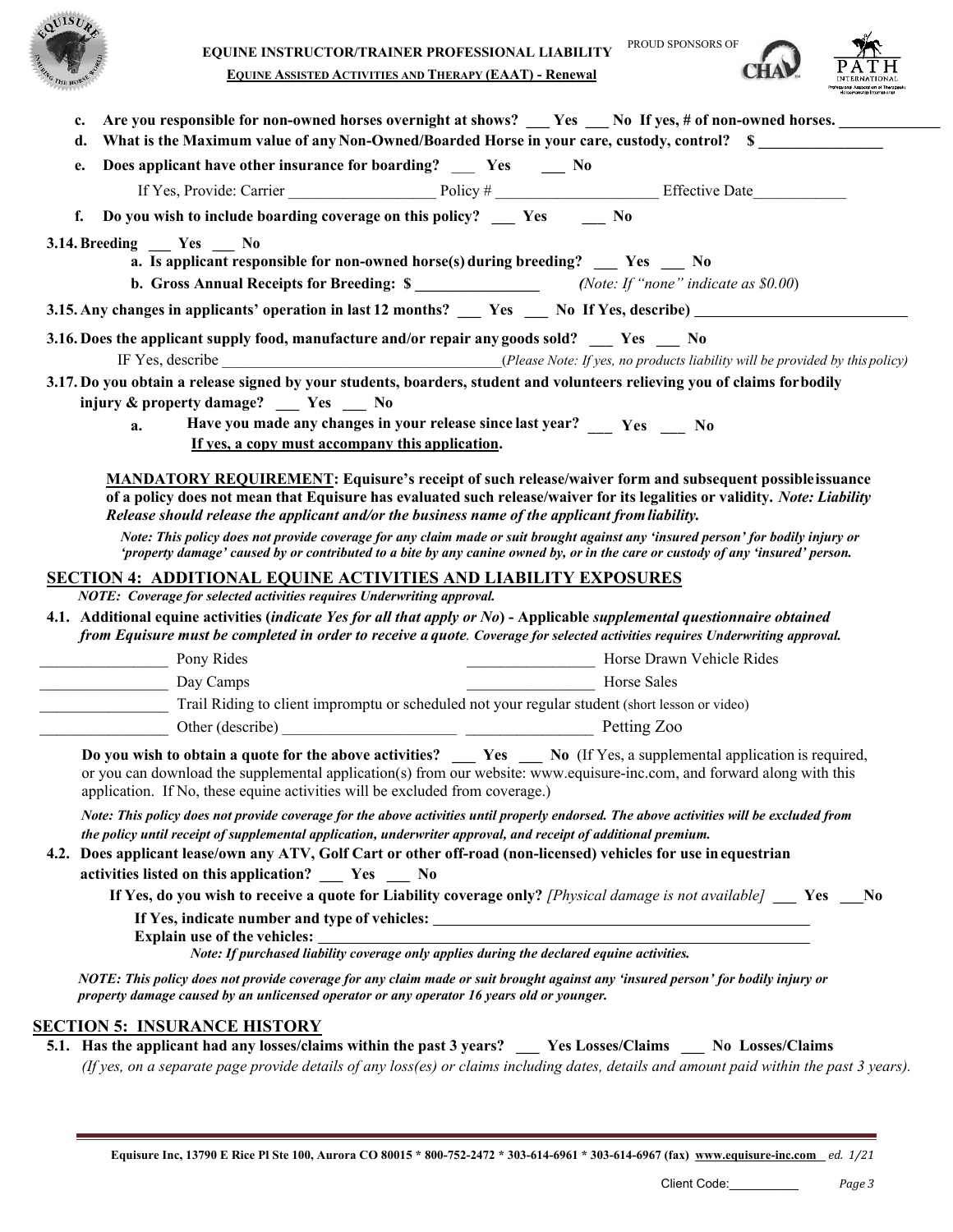



**EQUINE ASSISTED ACTIVITIES AND THERAPY (EAAT) - Renewal**

# **SECTION 6: PERSONAL EQUINE LIABILITY OPTION** YES NO

This is an optional endorsement to the business policy, designed to protect you against claims arising out of bodily injury or property damage caused by your horse during **personal** use (trail riding, showing, pasturing). For owners with 4 or less horses.

# **Declared Private Owned Horses (OWNED or LEASED 100% BY THE APPLICANT)**

*Application must be submitted for a rate if you own/lease more than four horses.*

| <b>HORSE NAME</b> | <b>SEX</b> | USE | $\mathbf{AGE}$ | <b>REGISTRATION</b><br><b>COLOR/MARKINGS</b> | <b>BREED</b> |
|-------------------|------------|-----|----------------|----------------------------------------------|--------------|
|                   |            |     |                |                                              |              |
|                   |            |     |                |                                              |              |
|                   |            |     |                |                                              |              |
|                   |            |     |                |                                              |              |
|                   |            |     |                |                                              |              |

**CHANGES MADE TO THE DECLARED OWNED/LEASED HORSES DURING THE POLICY TERM NEED TO BE MADE IN WRITING.**

# **DISCLAIMERS**

- I. The applicant is required to keep records of the information we need for premium computation, at our discretion we may ask for copies to verify the risk information you have provided.
- II. This policy does not provide coverage for any claim made or suit brought against any 'insured person' for bodily injury or 'property damage' caused by or contributed to a bite by any canine owned by, or in the care or custody of any 'insured' person.

# **TERMS AND CONDITIONS**

I acknowledge that this application is applicable to **Equine Assisted Activities Therapy Liability only**. I understand that no other coverage is included, and that any additional coverage must be purchased separately. I acknowledge that I have read and agree to the following Terms and Conditions.

- I. All quotes provided are good faith estimates only and are based on information provided to us by the customer, and by the insurance companies quoting. All quotes are subject to underwriting rules and requirements, such as loss history. Various cancellation penalties and minimum earned premiums may apply.
- II. The insured expressly grants the agency the authority to cancel any or all policies in order to recover monies due because of nonpayment of premium on any policy.
- III. It is imperative that all claims be reported promptly to the agency or the insurance company in writing.
- IV. The agency endeavors to explain coverages and available options but makes no claim or warranty that all possible coverages or options have been offered. It is the buyer's sole responsibility to judge the suitability of the insurance program for their purposes and to understand the limits, perils insured against, exclusions, and limitations of the policies they buy.
- V. All coverages are afforded by a written binder or by a company issued policy. No coverage is in force until written confirmation is received from the agency or the insurance company. All additions, deletions, or other changes must be issued by the insurance company to be valid.
- VI. The insurance policy is the contract between you and the insurance company. Read your policy and bring to your agent's attention any aspect that you do not understand, or any desired changes to limits or coverages.
- VII. Some policies have territorial limits of which you should make yourself aware if you do business or have business travel outside the territorial limits of the United States.
- VIII. Acceptance of this application by signature and by payment of premium constitutes acceptance of, understanding of, and agreement to these terms and conditions.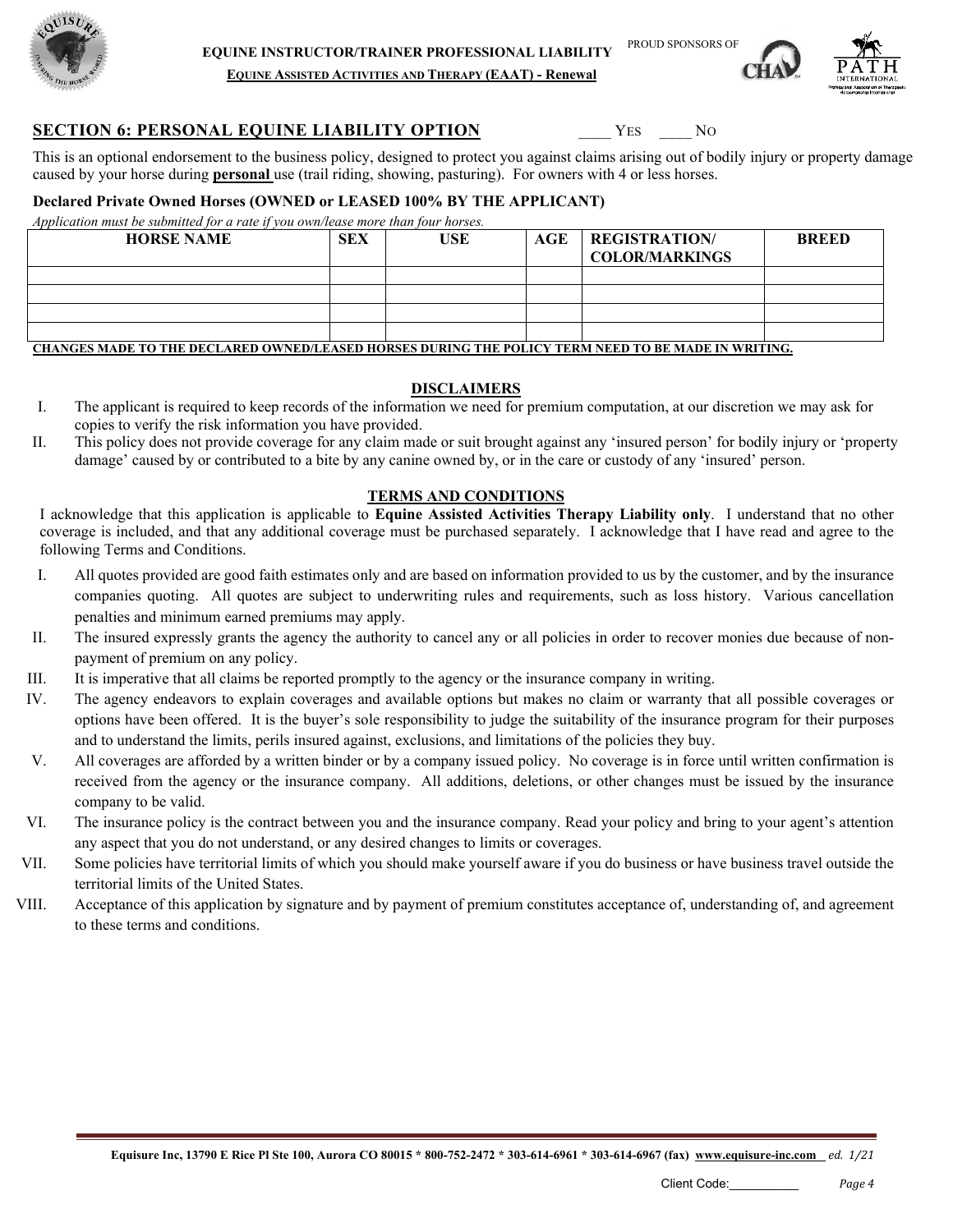



**EQUINE ASSISTED ACTIVITIES AND THERAPY (EAAT) - Renewal**

I would like information about the following available coverages.

| Yes<br>No Club Liability                    | No Crime<br>Yes.                    | Yes No Cyber Liability     |
|---------------------------------------------|-------------------------------------|----------------------------|
| $Y$ es<br>No Directors & Officers Liability | No Personal Equine Liability<br>Yes | No Animal Mortality<br>Yes |
| Yes<br>No Special Event Liability           | Yes.<br>No Other (describe)         |                            |



To cut down on our paper consumption, we now offer electronic policy delivery. Please select one of the options below.

- I prefer to receive my policy documents via e-mail.

- I prefer to receive my policy documents via hard copy in the mail.

#### **FRAUD WARNING NOTICES**

STANDARD: Any person, who knowingly and with intent to defraud any insurance company or other person, files an applications for insurance **or statement of claim containing any materially false information or conceals, for the purpose of misleading, information concerning any fact**  material hereto, commits a fraudulent act, which is a crime, and may subject such person to criminal and civil penalties.

**NOTICE TO ARKANSAS APPLICANTS: Any person who knowingly presents a false or fraudulent claim for payment of a loss or benefit or**  knowingly presents false information in an application for insurance is guilty of a crime and may be subject to fines and confinement in prison. NOTICE TO COLORADO APPLICANTS: It is unlawful to knowingly provide false, incomplete or misleading facts or information to an insurance **company for the purpose of defrauding or attempting to defraud the company. Penalties may include imprisonment, fines, denial of insurance and civil damages. Any insurance company or agent of an insurance company who knowingly provides false, incomplete, or misleading facts or information to a policyholder or claimant for the purpose of defrauding or attempting to defraud the policyholder or claimant with regard to a settlement or award payable from insurance proceeds shall be reported to the Colorado Division of Insurance within the Department of Regulatory Agencies.**

NOTICE TO DISTRICT OF COLUMBIA APPLICANTS: Warning: It is a crime to provide false or misleading information to an insurer for the purpose **of defrauding the insurer or any other person. Penalties include imprisonment and/or fines. In addition, an insurer may deny insurance benefits if false information materially related to a claim was provided by theapplicant.**

**NOTICE TO FLORIDA APPLICANTS: Any person who knowingly and with intent to injure, defraud, or deceive any insurer files a statement of claim or an application containing any false, incomplete, or misleading information is guilty of a felony of the third degree.**

**NOTICE TO KENTUCKY APPLICANTS: Any person who knowingly, and with intent to defraud any insurance company or other person files an**  application for insurance containing any materially false information or conceals for the purpose of misleading, information concerning any fact **material thereto commits a fraudulent insurance act, which is a crime.**

**NOTICE TO LOUISIANA APPLICANTS: Any person who knowingly presents a false or fraudulent claim for payment of a loss or benefit or knowingly presents false information in an application for insurance is guilty of a crime and may be subject to fines and confinement in prison. NOTICE TO MAINE APPLICANTS: It is a crime to knowingly provide false, incomplete or misleading information to an insurance company for the purpose of defrauding the company. Penalties may include imprisonment, fines or a denial of insurance benefits.**

NOTICE TO MINNESOTA APPLICANTS: A person who submits an application or files a claim with intent to defraud or helps commit a fraud

**against an insurer is guilty of a crime.**

NOTICE TO NEW JERSEY APPLICANTS: Any person who includes any false or misleading information on an application for an insurance policy **is subject to criminal and civil penalties.**

**NOTICE TO NEW MEXICO APPLICANTS: Any person who knowingly presents a false or fraudulent claim for payment of a loss or benefit or**  knowingly presents false information in an application for insurance is guilty of a crime and may be subject to civil fines and criminal penalties. **The insurer shall not offer an optional extension period for this policy in NewMexico.**

**NOTICE TO OHIO APPLICANTS: Any person who, with intent to defraud or knowing that he is facilitating a fraud against an insurer, submits an application or files a claim containing a false or deceptive statement is guilty of insurance fraud.**

**NOTICE TO OKLAHOMA APPLICANTS: Any person who knowingly, and with intent to injure, defraud or deceive any insurer, makes any claim for the proceeds of an insurance policy containing any false, incomplete or misleading information is guilty of a felony.**

**NOTICE TO OREGON APPLICANTS: Any person who knowingly and with intent to defraud any insurance company or other person files an**  application for insurance or statement of claim containing any materially false information or conceals for the purpose of misleading, information **concerning any fact material thereto may be guilty of insurance fraud which may subject such person to criminal and civil penalties, including**  but not limited to fines, denial of insurance benefits, civil damages, criminal prosecution and confinement in state prisons.

**NOTICE TO PENNSYLVANIA APPLICANTS: Any person who knowingly and with intent to defraud any insurance company or other person files an application for insurance or statement of claim containing any materially false information or conceals for the purpose of misleading,**  information concerning any fact material thereto commits a fraudulent insurance act, which is a crime and subjects such person to criminal and **civil penalties.**

**NOTICE TO TENNESSEE, VIRGINIA AND WASHINGTON APPLICANTS: It is a crime to knowingly provide false, incomplete or misleading**  information to an insurance company for the purpose of defrauding the company. Penalties include imprisonment, fines and denial of insurance **benefits.**

**NOTICE TO NEW YORK APPLICANTS: Any person who knowingly and with intent to defraud any insurance company or any person files an**  application for insurance or statement of claim containing any materially false information or conceals for the purpose of misleading, information **concerning any fact material thereto, commits a fraudulent insurance act which is a crime, and shall also be subject to a civil penalty not to exceed five thousand dollars (\$5,000) and the stated value of the claim for each suchviolation.**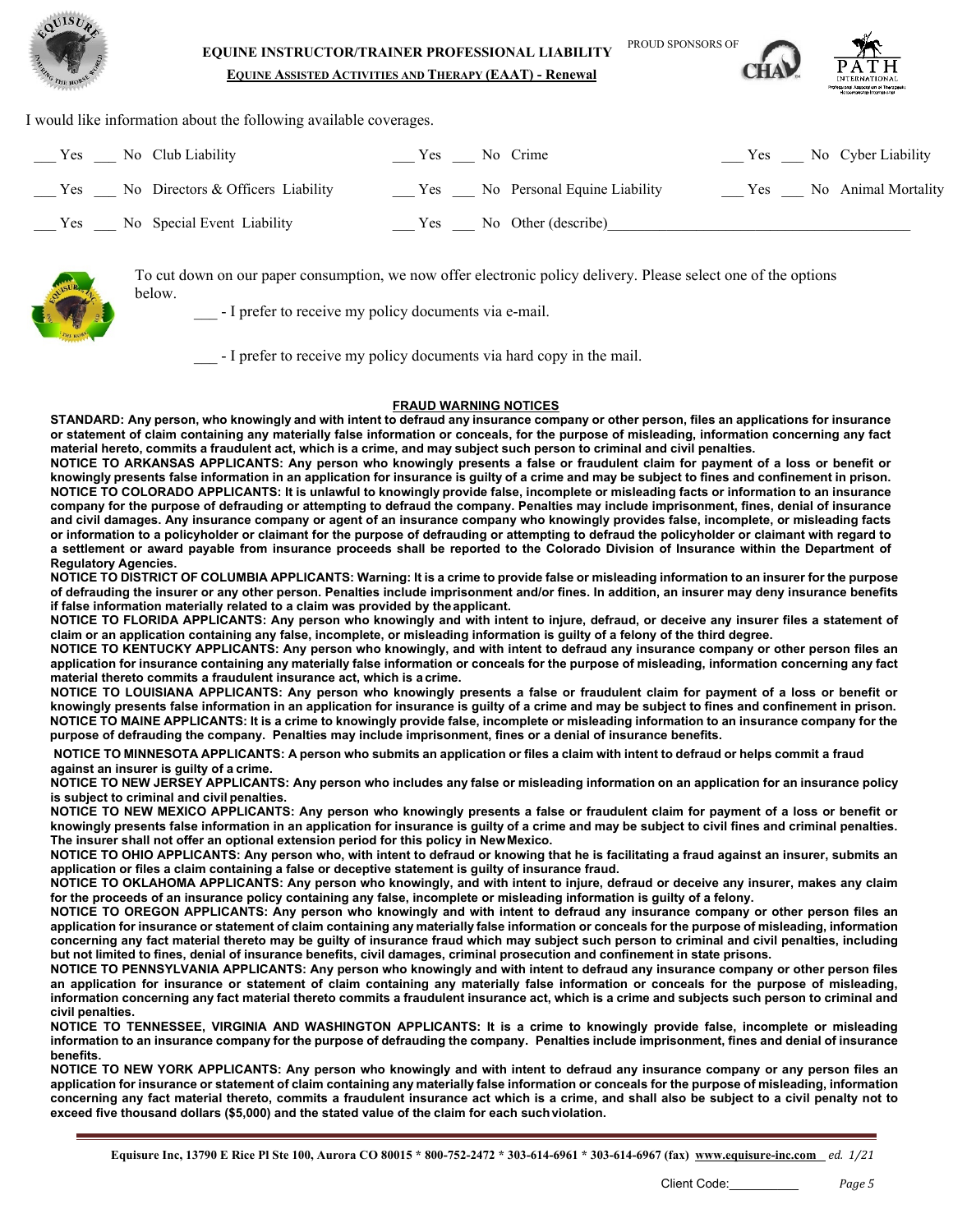

#### **EQUINE ASSISTED ACTIVITIES AND THERAPY (EAAT) - Renewal**





**THE UNDERSIGNED IS AUTHORIZED BY THE INSURED AND DECLARES THAT THE STATEMENTS SET FORTH HEREIN AND ALL WRITTEN STATEMENTS AND MATERIALS FURNISHED TO THE INSURER IN CONJUNCTION WITH THIS APPLICATION ARE TRUE. SIGNING OF THIS**  APPLICATION DOES NOT BIND THE INSURED OR THE INSURER TO COMPLETE THE INSURANCE, BUT IT IS AGREED THAT THE STATEMENTS **CONTAINED IN THIS APPLICATION, ANY SUPPLEMENTAL APPLICATIONS, AND THE MATERIALS SUBMITTED HEREWITH ARE THE BASIS OF**  THE CONTRACT SHOULD A POLICY BE ISSUED AND HAVE BEEN RELIED UPON BY THE INSURER IN ISSUING ANY POLICY.

**THE APPLICATION AND MATERIALS SUBMITTED WITH IT SHALL BE RETAINED ON FILE WITH THE INSURER AND SHALL BE DEEMED ATTACHED TO AND BECOME PART OF THE POLICY IF ISSUED. THE INSURER IS AUTHORIZED TO MAKE ANY INVESTIGATION AND INQUIRY IN CONNECTION WITH THIS APPLICATION AS IT DEEMS NECESSARY. PROVIDED, HOWEVER, THIS PARAGRAPH DOES NOT APPLY IN THE STATES OF UTAH AND WISCONSIN.**

NOTE TO UTAH AND WISCONSIN RESIDENTS: ALL WRITTEN STATEMENTS AND MATERIALS FURNISHED TO THE INSURER IN CONJUNCTION WITH THIS APPLICATION ARE MADE A PART HEREOF PROVIDED THIS APPLICATION AND SUCH MATERIALS ARE ATTACHED TO THE POLICY **AT THE TIME OF ITS DELIVERY.**

THE INSURED AGREES THAT IF THE INFORMATION SUPPLIED ON THIS APPLICATION CHANGES BETWEEN THE DATE OF THIS APPLICATION AND THE EFFECTIVE DATE OF THE INSURANCE, THE INSURED WILL, IN ORDER FOR THE INFORMATION TO BE ACCURATE ON THE EFFECTIVE **DATE OF THE INSURANCE, IMMEDIATELY NOTIFY THE INSURER OF SUCH CHANGES, AND THE INSURER MAY WITHDRAW OR MODIFY ANY OUTSTANDING QUOTATIONS OR AUTHORIZATIONS OR AGREEMENTS TO BIND THE INSURANCE.**

|                   | Date                        |
|-------------------|-----------------------------|
|                   |                             |
|                   |                             |
| <b>Print Name</b> |                             |
|                   | <b>Authorized Signature</b> |

*By applying for this insurance, you are also applying for membership in the Association Resource Group Purchasing Group, a group formed and*  operating pursuant to the Liability Risk Retention Act of 1986 (15 USC 3901 et sea.) and organized in Colorado. Your membership will be effective *once your completed application and membership fee have been approved and paymentreceived.*

#### **CHECKLIST**

- **1. Be sure to complete ALL questions of this application.**
- **2. Sign and print your name above**
- **3. Complete the certificate request form, if needed, on page 7**
- **4. Attach your release or waiver if changed.**
- **5. Include State Affidavit if Applicable**

**If your Physical Address is in one of the following states additional information will be required prior to policy issuance: AR, CA, CT, DE, FL, KS, MA, NC, NJ, NY, OH, RI, WV or WY**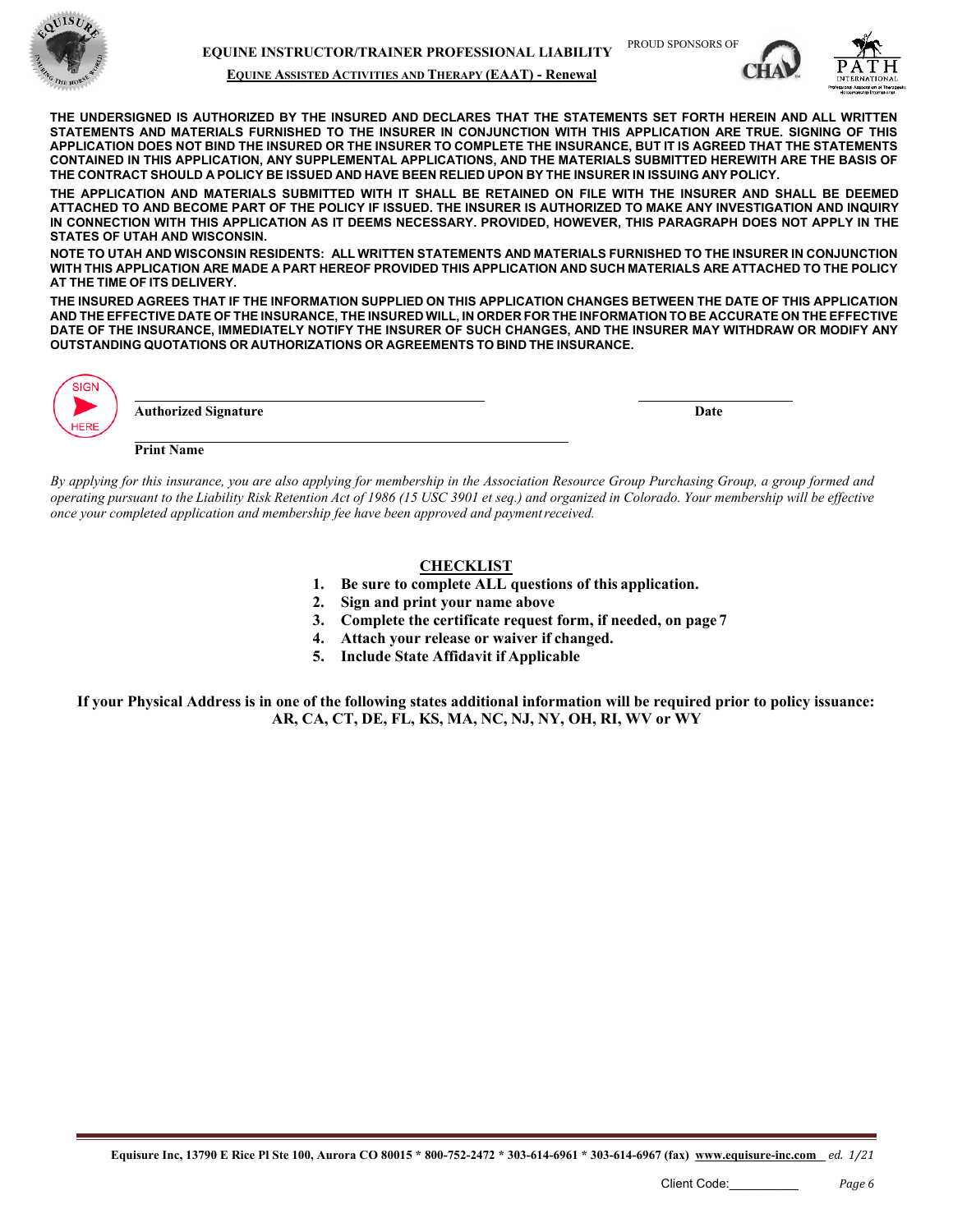



# **CERTIFICATE of INSURANCE REQUEST FORM**

*This is not a binder. Please type or print clearly.*

# *ALL CERTIFICATES REQUESTED BELOW WILL BE EMAILED/MAILED TO THE APPLICANT ON THIS*  PAGE FOR DISTRIBUTION UNLESS SPECIAL ARRANGEMENTS HAVE BEEN AGREED UPON.

**Applicant Name:**  $\qquad \qquad$  **Email address:** 

*NOTE: Please refer to your contract in selecting the appropriate type of certificate. Include and/or attach contract if Certificate requires specific wording*.

#### **Certificate Holder Definitions**

- *Additional Insured's***,** if added will provide insurance rights to the other party (the additional insured) if involved in a covered claim.
- • *Proof of insurance* will provide a certificate proving you have insurance but does not provide certificate holder with any coverage. **Please note we must have complete mailing addresses for either request.**

**~~~~~~~~~~~~~~~~~~~~~~~~~~~~~~~~~~~~~~~~~~~~~~~~~~~~~~~~~~~~~~~~~~~~~**

# *\_\_\_ CHECK HERE IF YOU WOULD LIKE THE SAME CERTIFICATES AS EXPIRING*

| <b>CERTIFICATE HOLDER (SELECT ONE) PROOF OF INSURANCE OR ADDITIONAL INSURED (AI)</b>     |
|------------------------------------------------------------------------------------------|
| <b>CHECK ALL THAT APPLY</b>                                                              |
| __ ASSISTANT __ LANDOWNER __ FACILITY OWNER __ SPONSOR __ EQUIPMENT LESSOR               |
|                                                                                          |
|                                                                                          |
| <b>MAILING ADDRESS:</b>                                                                  |
| CITY/STATE/ZIP:                                                                          |
| ATTN:                                                                                    |
|                                                                                          |
| <b>CERTIFICATE HOLDER (SELECT ONE) PROOF OF INSURANCE OR ADDITIONAL INSURED (AI)</b>     |
| <b>CHECK ALL THAT APPLY</b>                                                              |
| __ ASSISTANT __ LANDOWNER __ FACILITY OWNER __ SPONSOR __ EQUIPMENT LESSOR               |
|                                                                                          |
|                                                                                          |
| <b>MAILING ADDRESS:</b>                                                                  |
| CITY/STATE/ZIP:                                                                          |
| ATTN:                                                                                    |
|                                                                                          |
| CERTIFICATE HOLDER (SELECT ONE) _____ PROOF OF INSURANCE OR ____ ADDITIONAL INSURED (AI) |
| <b>CHECK ALL THAT APPLY</b>                                                              |
| ASSISTANT __ LANDOWNER __ FACILITY OWNER __ SPONSOR __ EQUIPMENT LESSOR                  |
|                                                                                          |
|                                                                                          |
| <b>MAILING ADDRESS:</b>                                                                  |
| CITY/STATE/ZIP:                                                                          |
| ATTN:                                                                                    |
|                                                                                          |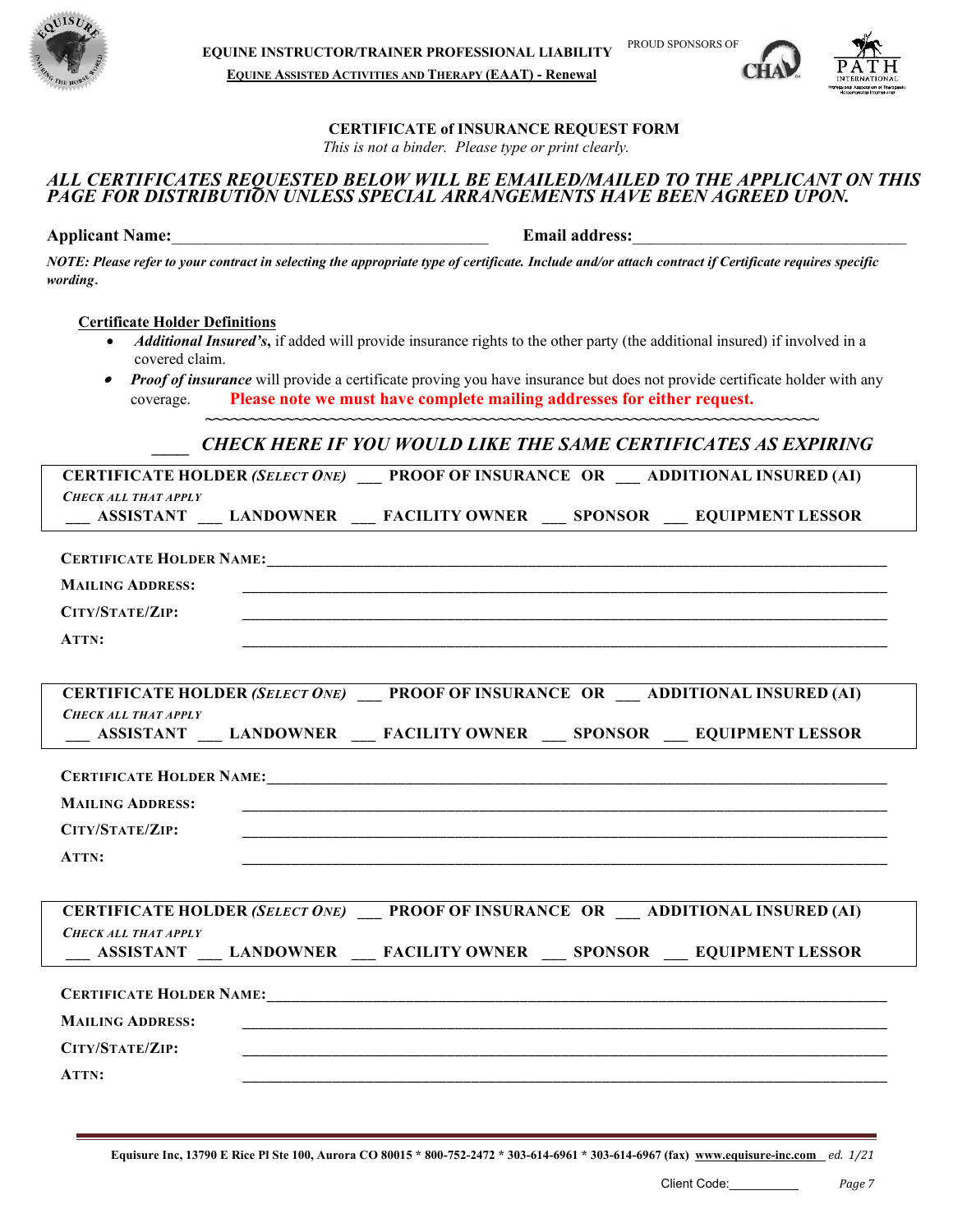





### \*RATING WORKSHEET FOR ANNUAL POLICY PREMIUM: Liability Limits \$1,000,000 Occurrence/\$1,000,000 aggregate. • **All other limit requests please Submit forRate**

|                                                                                         | GAR \$0-50,000                                                                                                 | \$50,001-\$100,000                                      | \$100,001-150,000                                 |                                                                                                                       |                                                |
|-----------------------------------------------------------------------------------------|----------------------------------------------------------------------------------------------------------------|---------------------------------------------------------|---------------------------------------------------|-----------------------------------------------------------------------------------------------------------------------|------------------------------------------------|
| <b>Horses/Students</b>                                                                  |                                                                                                                |                                                         |                                                   | Horses over 100 or                                                                                                    |                                                |
| $0 - 15$<br>16-29                                                                       | \$1049.00<br>\$1668.00                                                                                         | \$1668.00<br>\$1916.00                                  | \$2308.00<br>\$2508.00                            | <b>GAR</b> over \$150,000<br><b>SUBMIT FOR RATE</b>                                                                   |                                                |
| 30-49                                                                                   | \$2167.00                                                                                                      | \$2266.00                                               | \$2908.00                                         |                                                                                                                       |                                                |
| 50-100                                                                                  | \$2895.00                                                                                                      | \$3062.00                                               | \$3448.00                                         |                                                                                                                       |                                                |
|                                                                                         |                                                                                                                |                                                         |                                                   |                                                                                                                       |                                                |
|                                                                                         | (Example: 20 students, Total Income \$55,000 = \$1916.00)                                                      |                                                         |                                                   | <b>STEP 1 INCOME Premium: \$</b>                                                                                      |                                                |
|                                                                                         |                                                                                                                |                                                         |                                                   | STEP 2: CLINICS - Events outside of regularly scheduled sessions/lessons/activities with reoccurring clients/students |                                                |
| I want coverage for Clinics<br>1-6 days per year $-$ no charge                          |                                                                                                                | Yes<br>7-25 days per year - \$125.00 additional premium | No, I do not want coverage for clinics            |                                                                                                                       |                                                |
|                                                                                         | 26-100 days per year - \$250 additional premium                                                                |                                                         | $101 + days - SUBMIT$                             | <b>STEP 2 CLINICS Premium: \$</b>                                                                                     |                                                |
| <b>STEP 3: ASSISTANTS/PARTNERS</b>                                                      |                                                                                                                |                                                         |                                                   |                                                                                                                       |                                                |
|                                                                                         |                                                                                                                |                                                         |                                                   | I want coverage for Assistants/Partners (including spouse and LLC/Corporation members working in the business)        |                                                |
| Yes                                                                                     |                                                                                                                | $$325.00 \text{ x}$ # of assistants/partners            |                                                   |                                                                                                                       |                                                |
|                                                                                         | No, I do not want coverage for assistants/partners                                                             |                                                         |                                                   | <b>STEP 3 ASSISTANT Premium:</b>                                                                                      | S                                              |
| STEP 4: VOLUNTEER/WORKING STUDENT PROGRAM                                               |                                                                                                                |                                                         |                                                   |                                                                                                                       |                                                |
|                                                                                         | I want coverage for Volunteers/Working Students                                                                |                                                         |                                                   |                                                                                                                       |                                                |
| Yes                                                                                     | 1-6 per Month                                                                                                  | Included                                                |                                                   | 19-24 per Month<br>\$375.00 additional premium                                                                        |                                                |
|                                                                                         |                                                                                                                | 7-12 per Month \$125.00 additional premium              |                                                   | \$500.00 additional premium<br>25-50 per Month                                                                        |                                                |
|                                                                                         | 13-18 per Month                                                                                                | \$250.00 additional premium                             |                                                   | $50+$ per Month<br>Submit for Rate                                                                                    |                                                |
|                                                                                         | No, I do not want coverage for volunteers/working students                                                     |                                                         |                                                   | <b>STEP 4 VOLUNTEER Premium:</b>                                                                                      | S                                              |
| STEP 5: BOARDING (with or without income) - Refer to Section 3                          |                                                                                                                |                                                         |                                                   |                                                                                                                       |                                                |
| I want coverage for overnight Boarding                                                  |                                                                                                                |                                                         |                                                   |                                                                                                                       |                                                |
| Yes                                                                                     | 16-25 Horses OR GAR                                                                                            |                                                         | No, I do not want coverage for overnight boarding |                                                                                                                       |                                                |
| 1-15 Horses OR GAR up to<br>\$100,000                                                   | \$100,001 to \$150,000                                                                                         |                                                         | 26-35 Horses OR GAR<br>\$150,001 to \$200,000     | 36-45 Horses OR GAR<br>\$200,001 to \$250,000                                                                         | Horses over 45 or<br><b>GAR</b> over \$250,000 |
|                                                                                         |                                                                                                                |                                                         | \$1365.00                                         | \$1911.00                                                                                                             | <b>SUBMIT FOR RATE</b>                         |
|                                                                                         | \$974.00                                                                                                       |                                                         |                                                   |                                                                                                                       |                                                |
| $\overline{$}771.00$                                                                    |                                                                                                                |                                                         |                                                   |                                                                                                                       |                                                |
|                                                                                         |                                                                                                                |                                                         |                                                   | <b>STEP 5 BOARDING Premium: \$</b>                                                                                    |                                                |
| STEP 6: BREEDING (with or without income) –Refer to Section 3<br>a.                     |                                                                                                                |                                                         |                                                   |                                                                                                                       |                                                |
|                                                                                         | I want coverage for Breeding Professional Liability does not apply                                             |                                                         |                                                   |                                                                                                                       |                                                |
|                                                                                         | Yes \$300.00- If receipts are over \$50,000 Submit for Rate                                                    |                                                         |                                                   |                                                                                                                       | \$                                             |
|                                                                                         | No, I do not want coverage for breeding                                                                        |                                                         |                                                   | <b>STEP 6 BREEDING Premium:</b>                                                                                       |                                                |
| STEP 7: ADDITIONAL EQUINE ACTIVITIES- Supplement Application required in order to quote |                                                                                                                |                                                         |                                                   |                                                                                                                       |                                                |
| a.                                                                                      |                                                                                                                |                                                         |                                                   | Pony Rides: Submit supplemental application for Rate. ____ Yes ____ No, I do not want coverage for pony rides         |                                                |
| b.                                                                                      |                                                                                                                |                                                         |                                                   | Day Camps: Submit supplemental application for Rate. _____ Yes _____ No, I do not want coverage for day camps         |                                                |
| c.                                                                                      |                                                                                                                |                                                         |                                                   | Horse Sales: Submit supplemental application for Rate. No, I do not want coverage for horse sales                     |                                                |
| d.                                                                                      |                                                                                                                |                                                         |                                                   | Other: Provide details/brochure for rate. No, I do not want coverage for other                                        |                                                |
|                                                                                         |                                                                                                                |                                                         |                                                   | STEP 8: PERSONAL EQUINE LIABILITY ** Section 6 above must be completed when adding this option.**                     |                                                |
|                                                                                         | Yes, I want coverage for Personal Equine Liability<br>No, I do not want coverage for Personal Equine Liability |                                                         | \$110 additional annual premium                   | STEP 8 PERSONAL EQUINE Premium: \$                                                                                    |                                                |
| STEP 9: TOTAL ANNUAL POLICY PREMIUM*                                                    |                                                                                                                |                                                         |                                                   |                                                                                                                       |                                                |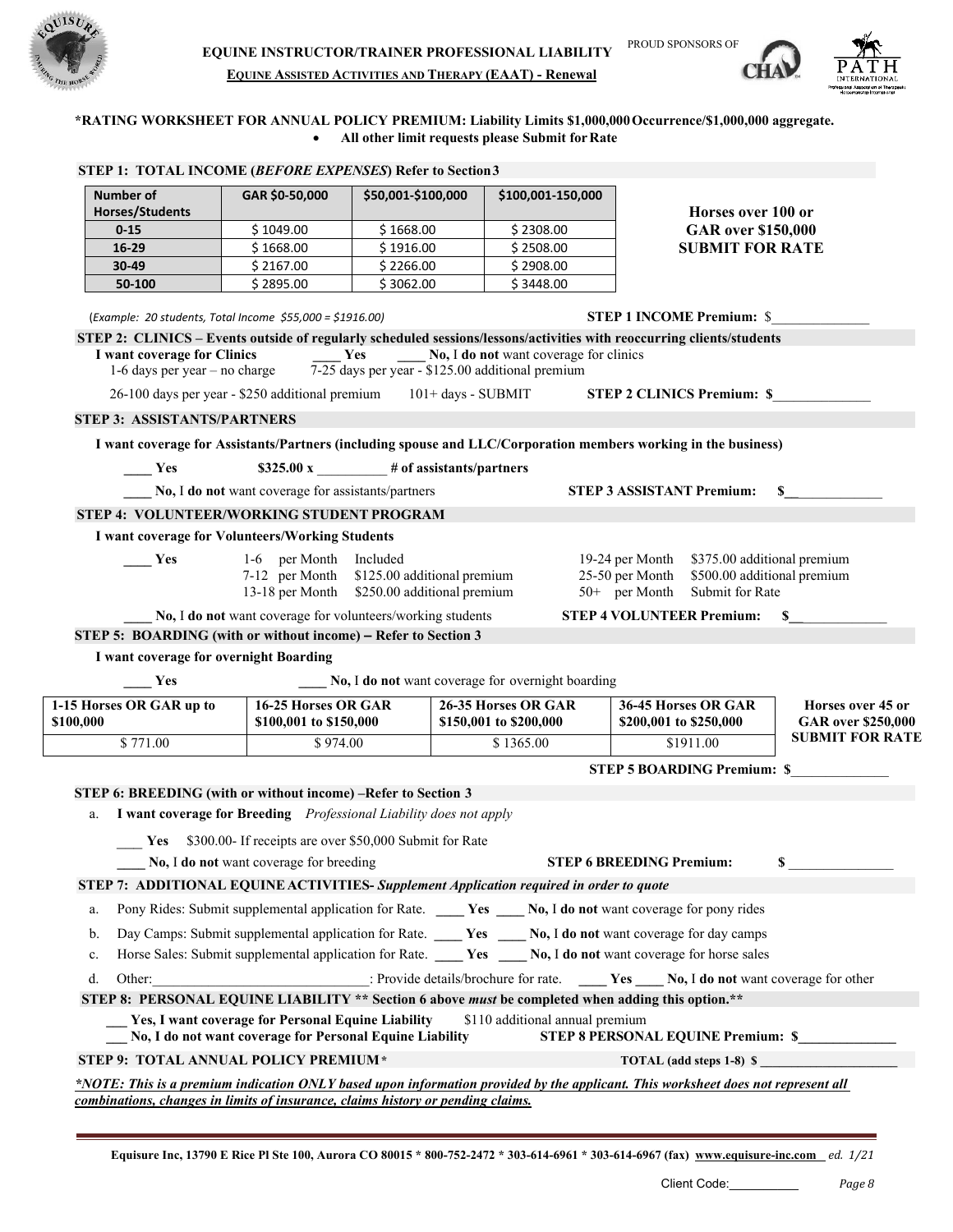

**EQUINE ASSISTED ACTIVITIES AND THERAPY (EAAT) - Renewal**

# **PAYMENT OPTIONS FORM**

*Please select only one payment option. Return form with completed application. Print legible.*

| * required                                                                                                                                                                                                                                                                                                                                                                                                                          |
|-------------------------------------------------------------------------------------------------------------------------------------------------------------------------------------------------------------------------------------------------------------------------------------------------------------------------------------------------------------------------------------------------------------------------------------|
| Request Quote Only (No payment enclosed)                                                                                                                                                                                                                                                                                                                                                                                            |
| _Full Payment Credit Card (**complete authorization form on next page**)                                                                                                                                                                                                                                                                                                                                                            |
| <b>Full Payment Check or Money Order</b> (made payable to: <i>Equisure, Inc.</i> ) \$                                                                                                                                                                                                                                                                                                                                               |
| Premium Financing - Minimum 30% down payment (credit card, check or money order made payable to Equisure, Inc.) required for financing.                                                                                                                                                                                                                                                                                             |
| Premium Down Payment: _____ Credit Card (**complete authorization form on next page**)                                                                                                                                                                                                                                                                                                                                              |
| Check or Money Order (made payable to: Equisure, Inc.) \$                                                                                                                                                                                                                                                                                                                                                                           |
| The remaining balance, after the 30% down payment to Equisure, Inc., will be billed and paid to IPFS Corporation (IPFS) <sup>2</sup> and is not<br>financed by Equisure, Inc.                                                                                                                                                                                                                                                       |
| Optional Endorsement and Mortality Major Medical premiums must be paid in full and cannot be financed.                                                                                                                                                                                                                                                                                                                              |
| <b>FINANCE AUTHORIZATION</b>                                                                                                                                                                                                                                                                                                                                                                                                        |
| By signing this confirmation as the named insured, you authorize a representative of Equisure, Inc. to prepare and sign the Premium<br>Finance Agreement on your behalf and agree to all provisions of the Premium Finance Agreement. A copy of the Premium Finance<br>Agreement will be provided to you. (Please be advised that interest rates may vary and may exceed 20% APR).                                                  |
| <b>SIGN</b><br>Signature<br>Date                                                                                                                                                                                                                                                                                                                                                                                                    |
| Yes, I would like to receive my finance notices, finance invoices and finance statements via email from IPFS Corporation (IPFS). Please<br>print the name and provide an email address to receive IPFS eForms. [Note: IPFS will continue to utilize the US Postal Service (USPS) for the<br>purpose of legal notifications required by premium financing statutes. These notices will be emailed and also mailed through the USPS]. |
| Name                                                                                                                                                                                                                                                                                                                                                                                                                                |

**Email address**